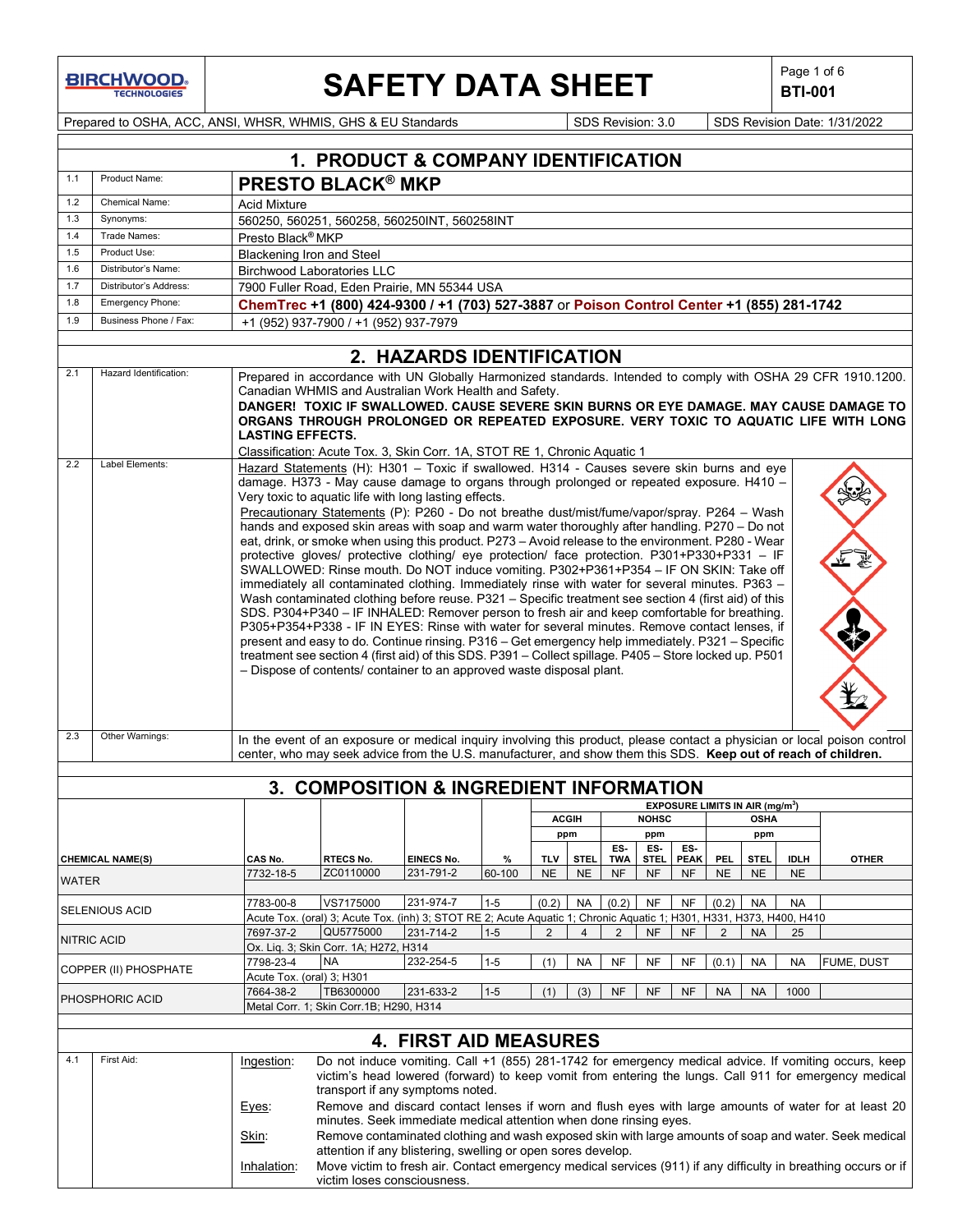# **SAFETY DATA SHEET**  $\left|\begin{array}{c} \mathsf{Page 2 of 6} \\ \mathsf{B TI-001} \end{array}\right|$

**BTI-001**

Prepared to OSHA, ACC, ANSI, WHSR, WHMIS, GHS & EU Standards Subsetsion: 3.0 SDS Revision: 3.0 SDS Revision Date: 1/31/2022

|     | 4. FIRST AID MEASURES - cont'd                       |                                                                                                                                                                                                                                                   |              |             |               |                   |                    |                             |                   |              |              |
|-----|------------------------------------------------------|---------------------------------------------------------------------------------------------------------------------------------------------------------------------------------------------------------------------------------------------------|--------------|-------------|---------------|-------------------|--------------------|-----------------------------|-------------------|--------------|--------------|
| 4.2 | Effects of Exposure:                                 | Severe or permanent eye damage.<br>Eyes:                                                                                                                                                                                                          |              |             |               |                   |                    |                             |                   |              |              |
|     |                                                      | Burns upon direct contact.<br>Skin:<br>Ingestion:<br>Severe burns of mouth, throat, stomach.                                                                                                                                                      |              |             |               |                   |                    |                             |                   |              |              |
|     |                                                      | Inhalation:<br>Severe irritation or burns in respiratory tract and mucous membranes. Possible lung damage.                                                                                                                                        |              |             |               |                   |                    |                             |                   |              |              |
| 4.3 | Symptoms of Overexposure:                            | Redness, burning, irritation, and swelling around eyes<br>Eyes:                                                                                                                                                                                   |              |             |               |                   |                    |                             |                   |              |              |
|     |                                                      | Skin:<br>Redness, burning, itching, rash, blistering of skin.                                                                                                                                                                                     |              |             |               |                   |                    |                             |                   |              |              |
|     |                                                      | Nausea, vomiting, severe abdominal pain.<br>Ingestion:                                                                                                                                                                                            |              |             |               |                   |                    |                             |                   |              |              |
|     |                                                      | Inhalation:<br>Coughing, wheezing, swelling of throat, irritation in mucous membranes, difficulty breathing.                                                                                                                                      |              |             |               |                   |                    |                             |                   |              |              |
| 4.4 | Acute Health Effects:                                | May be harmful if inhaled. Material is extremely destructive to the tissue of the mucous membranes and upper respiratory<br>tract. May be harmful if swallowed. Causes burns. May be harmful if absorbed through skin.                            |              |             |               |                   |                    |                             |                   |              |              |
| 4.5 |                                                      | May damage the nervous system, kidney and/or liver.                                                                                                                                                                                               |              |             |               |                   |                    |                             |                   |              |              |
| 4.6 | Target Organs:                                       | Eyes, skin, nervous system, kidneys, liver, respiratory system.                                                                                                                                                                                   |              |             |               |                   |                    |                             |                   |              |              |
| 4.7 | <b>Medical Conditions</b><br>Aggravated by Exposure: | Pre-existing dermatitis, other skin conditions, and disorders of the target                                                                                                                                                                       |              |             |               |                   | <b>HEALTH</b>      |                             |                   |              | 3            |
|     |                                                      | organs (eyes, skin, and respiratory system) or impaired kidney function<br>may be more susceptible to the effects of this substance.                                                                                                              |              |             |               |                   |                    | <b>FLAMMABILITY</b>         |                   |              | 0            |
|     |                                                      |                                                                                                                                                                                                                                                   |              |             |               |                   |                    | <b>PHYSICAL HAZARDS</b>     |                   |              | $\mathbf 2$  |
|     |                                                      |                                                                                                                                                                                                                                                   |              |             |               |                   |                    | <b>PROTECTIVE EQUIPMENT</b> |                   |              | н            |
|     |                                                      |                                                                                                                                                                                                                                                   |              |             |               |                   | <b>EYES</b>        |                             | <b>SKIN</b>       | <b>LUNGS</b> |              |
| 4.8 | Notes to Physician:                                  | This product contains Selenious Acid and is potentially fatal if ingested even in small amounts. 24-hour admission should                                                                                                                         |              |             |               |                   |                    |                             |                   |              |              |
|     |                                                      | be considered in asymptomatic or minimally symptomatic patients as delayed toxic effects including pulmonary edema and                                                                                                                            |              |             |               |                   |                    |                             |                   |              |              |
|     |                                                      | multi-organ failure may occur. 24/7 medical toxicology consultation is available at +1 (855) 281-1742.                                                                                                                                            |              |             |               |                   |                    |                             |                   |              |              |
|     |                                                      | <b>5. FIREFIGHTING MEASURES</b>                                                                                                                                                                                                                   |              |             |               |                   |                    |                             |                   |              |              |
| 5.1 | Fire & Explosion Hazards:                            | Non-flammable. May react with metals to release hydrogen gas, which can form explosive mixtures with                                                                                                                                              |              |             |               |                   |                    |                             |                   |              |              |
| 5.2 | <b>Extinguishing Methods:</b>                        | air. May intensity fire; oxidizer. Keep/Store away from clothing/ combustible materials.<br>Use fire-extinguishing media appropriate for surrounding materials.                                                                                   |              |             |               |                   |                    |                             |                   |              |              |
| 5.3 | <b>Firefighting Procedures:</b>                      | As with any fire, firefighters should wear appropriate protective equipment including a MSHA/NIOSH                                                                                                                                                |              |             |               |                   |                    |                             |                   |              |              |
|     |                                                      | approved or equivalent self-contained breathing apparatus (SCBA) and protective clothing. Fight fires                                                                                                                                             |              |             |               |                   |                    |                             |                   |              |              |
|     |                                                      | as for surrounding materials. Hazardous decomposition products may be released. Thermal                                                                                                                                                           |              |             |               |                   |                    |                             |                   |              |              |
|     |                                                      | degradation may produce oxides of carbon, phosphorous, selenium and/or nitrogen, hydrocarbons<br>and/or derivatives. Fire should be fought from a safe distance. Keep containers cool until well after the                                        |              |             |               |                   |                    |                             |                   |              |              |
|     |                                                      | fire is out. Use water spray to cool fire-exposed surfaces and to protect personal. Fight fire upwind.                                                                                                                                            |              |             |               |                   |                    |                             |                   |              |              |
|     |                                                      | Prevent runoff from fire control or dilution from entering sewers, drains, drinking water supply, or any                                                                                                                                          |              |             |               |                   |                    |                             |                   |              |              |
|     |                                                      | natural waterway.                                                                                                                                                                                                                                 |              |             |               |                   |                    |                             |                   |              |              |
|     |                                                      | 6. ACCIDENTAL RELEASE MEASURES                                                                                                                                                                                                                    |              |             |               |                   |                    |                             |                   |              |              |
| 6.1 | Spills:                                              | Before cleaning any spill or leak, individuals involved in spill cleanup must wear appropriate Personal Protective Equipment                                                                                                                      |              |             |               |                   |                    |                             |                   |              |              |
|     |                                                      | (PPE). Use safety glasses or safety goggles and face shield; use gloves and other protective clothing (e.g., apron, boots,                                                                                                                        |              |             |               |                   |                    |                             |                   |              |              |
|     |                                                      | etc.) to prevent skin contact.                                                                                                                                                                                                                    |              |             |               |                   |                    |                             |                   |              |              |
|     |                                                      | Small Spills: Wear appropriate protective equipment including gloves and protective eyewear. Use a non-combustible,<br>inert material such as vermiculite or sand to soak up the product and place into a container for later disposal.           |              |             |               |                   |                    |                             |                   |              |              |
|     |                                                      | Large Spills: Keep incompatible materials (e.g., organics such as oil) away from spill. Stay upwind and away from spill or                                                                                                                        |              |             |               |                   |                    |                             |                   |              |              |
|     |                                                      | release. Isolate immediate hazard area and keep unauthorized personnel out of area. Stop spill or release if it can be                                                                                                                            |              |             |               |                   |                    |                             |                   |              |              |
|     |                                                      | done with minimal risk. Wear appropriate protective equipment including respiratory protection as conditions warrant.<br>Recover as much free liquid as possible and collect in acid-resistant container. Use absorbent to pick up residue. Avoid |              |             |               |                   |                    |                             |                   |              |              |
|     |                                                      | discharging liquid directly into a sewer or surface waters.                                                                                                                                                                                       |              |             |               |                   |                    |                             |                   |              |              |
|     |                                                      |                                                                                                                                                                                                                                                   |              |             |               |                   |                    |                             |                   |              |              |
|     |                                                      | 7. HANDLING & STORAGE INFORMATION                                                                                                                                                                                                                 |              |             |               |                   |                    |                             |                   |              |              |
| 7.1 | Work & Hygiene Practices:                            | Avoid breathing mists or spray. Avoid eye and skin contact. Wear protective equipment when handling product. Keep out                                                                                                                             |              |             |               |                   |                    |                             |                   |              |              |
|     |                                                      | of the reach of children. Do not eat, drink or smoke when handling this product. Wash thoroughly after handling. Do not                                                                                                                           |              |             |               |                   |                    |                             |                   |              |              |
|     |                                                      | expose to heat and flame. Use only in ventilated areas. Keep out of the reach of children. Immediately clean-up and<br>decontaminate any spills or residues.                                                                                      |              |             |               |                   |                    |                             |                   |              |              |
| 7.2 | Storage & Handling:                                  | Use and store in a cool, dry, well-ventilated location (e.g., local exhaust ventilation, fans) away from heat and direct sunlight.                                                                                                                |              |             |               |                   |                    |                             |                   |              |              |
|     |                                                      | Store in acid-resistant containers. Keep containers covered when not in use. Avoid temperatures above 40°C (120°F).                                                                                                                               |              |             |               |                   |                    |                             |                   |              |              |
|     |                                                      | Keep away from incompatible substances (see Section 10). Protect containers from physical damage.                                                                                                                                                 |              |             |               |                   |                    |                             |                   |              |              |
| 7.3 | <b>Special Precautions:</b>                          | Empty containers may retain hazardous product residues. Keep/Store away from clothing/ combustible materials.                                                                                                                                     |              |             |               |                   |                    |                             |                   |              |              |
|     |                                                      | 8. EXPOSURE CONTROLS & PERSONAL PROTECTION                                                                                                                                                                                                        |              |             |               |                   |                    |                             |                   |              |              |
| 8.1 | Exposure Limits:                                     |                                                                                                                                                                                                                                                   | <b>ACGIH</b> |             |               | <b>NOHSC</b>      |                    |                             | <b>OSHA</b>       |              | <b>OTHER</b> |
|     | ppm $(mg/m3)$                                        |                                                                                                                                                                                                                                                   | <b>TLV</b>   | <b>STEL</b> | <b>ES-TWA</b> | ES-               | ES-<br><b>PEAK</b> |                             |                   | <b>IDLH</b>  |              |
|     |                                                      | <b>CHEMICAL NAME(S)</b><br><b>SELENIOUS ACID</b>                                                                                                                                                                                                  | (0.2)        | NA          | (0.2)         | <b>STEL</b><br>NF | NF                 | <b>PEL</b><br>(0.2)         | <b>STEL</b><br>NA | NA           |              |
|     |                                                      | NITRIC ACID                                                                                                                                                                                                                                       | 2            | 4           | 2             | NF                | NF                 | $\overline{2}$              | <b>NA</b>         | 25           |              |
|     |                                                      | COPPER (II) PHOSPHATE                                                                                                                                                                                                                             | (1)          | <b>NA</b>   | NF            | NF                | <b>NF</b>          | (0.1)                       | <b>NA</b>         | <b>NA</b>    | FUME, DUST   |
|     |                                                      | PHOSPHORIC ACID                                                                                                                                                                                                                                   | (1)          | (3)         | <b>NF</b>     | NF                | <b>NF</b>          | <b>NA</b>                   | <b>NA</b>         | 1000         |              |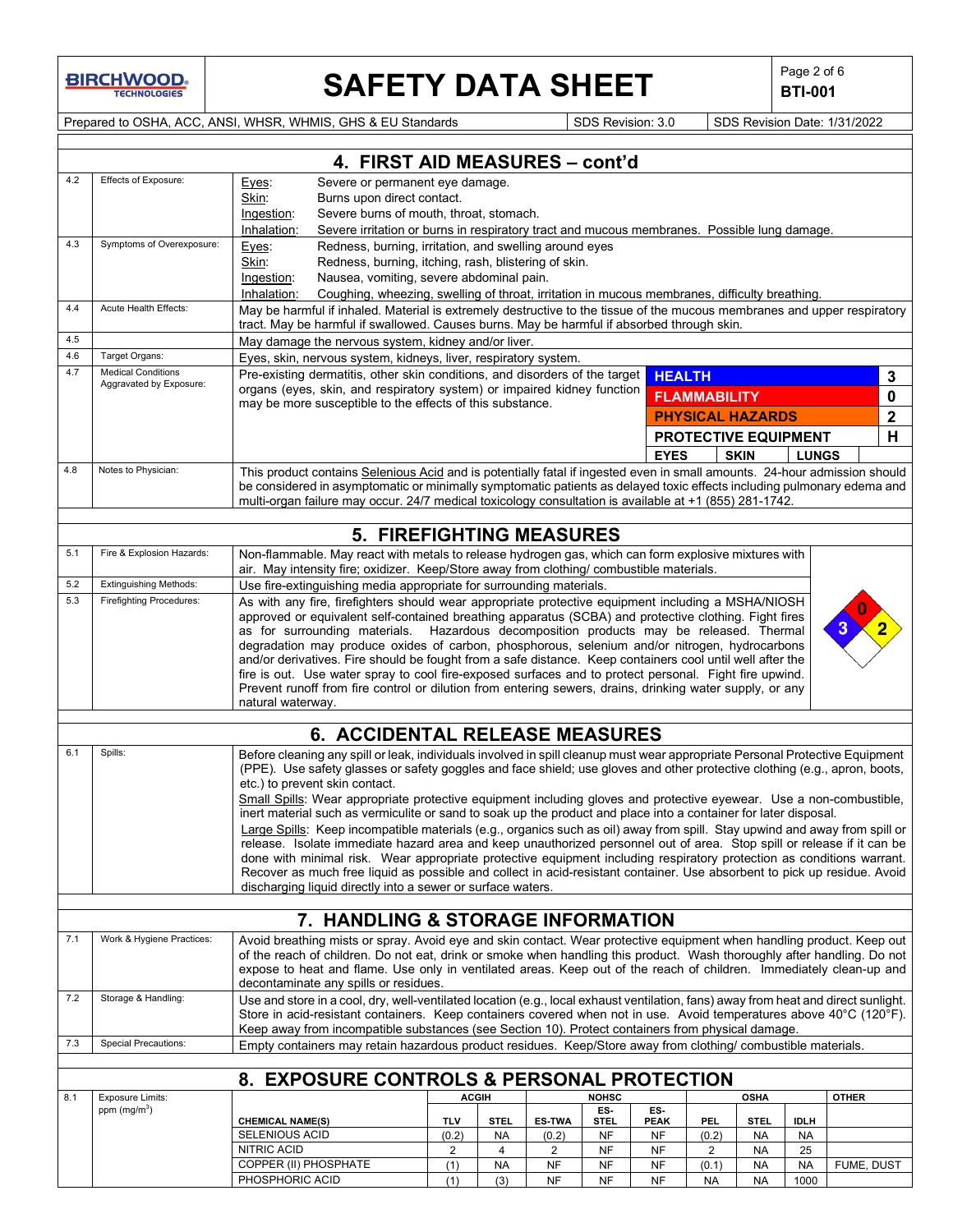# **SAFETY DATA SHEET**  $\left|\begin{array}{c} \mathsf{Page 3 of 6} \\ \mathsf{BTI-001} \end{array}\right|$

**BTI-001**

Prepared to OSHA, ACC, ANSI, WHSR, WHMIS, GHS & EU Standards SDS Revision: 3.0 SDS Revision Date: 1/31/2022

| 8.2                                          |                                                 | 8. EXPOSURE CONTROLS & PERSONAL PROTECTION - cont'd                                                                                                                                                                                                                                                                            |
|----------------------------------------------|-------------------------------------------------|--------------------------------------------------------------------------------------------------------------------------------------------------------------------------------------------------------------------------------------------------------------------------------------------------------------------------------|
|                                              | Ventilation & Engineering<br>Controls:          | Use local or general exhaust ventilation to effectively remove and prevent buildup of vapors or mist generated from the<br>handling of this product. Ensure appropriate decontamination equipment is available (e.g., sink, safety shower, eye-wash<br>station).                                                               |
| 8.3                                          | <b>Respiratory Protection:</b>                  | In instances where vapors or sprays of this product are generated, and respiratory protection is needed,<br>use only protection authorized by 29 CFR §1910.134, applicable U.S. State regulations, or the Canadian<br>CAS Standard Z94.4-93 and applicable standards of Canadian Provinces, EC member States, or<br>Australia. |
| 8.4                                          | Eye Protection:                                 | Safety glasses with side shields must be used when handling or using this product. A protective face<br>shield is also recommended.                                                                                                                                                                                            |
| 8.5                                          | Hand Protection:                                | Wear protective, chemical-resistant gloves (e.g., neoprene) when using or handling this product.                                                                                                                                                                                                                               |
| 8.6                                          | <b>Body Protection:</b>                         | A chemical resistant apron and/or protective clothing are recommended when handling or using this<br>product.                                                                                                                                                                                                                  |
|                                              |                                                 |                                                                                                                                                                                                                                                                                                                                |
|                                              |                                                 | 9. PHYSICAL & CHEMICAL PROPERTIES                                                                                                                                                                                                                                                                                              |
| 9.1                                          | Appearance:                                     | Clear, blue liquid                                                                                                                                                                                                                                                                                                             |
| 9.2                                          | Odor:                                           | Odorless                                                                                                                                                                                                                                                                                                                       |
| 9.3                                          | Odor Threshold:                                 | 0.29 to 0.98 ppm (Nitric Acid)                                                                                                                                                                                                                                                                                                 |
| 9.4                                          | pH:                                             | 0.85                                                                                                                                                                                                                                                                                                                           |
| 9.5                                          | Melting Point/Freezing Point:                   | <b>NA</b>                                                                                                                                                                                                                                                                                                                      |
| 9.6                                          | Initial Boiling Point/Boiling<br>Range:         | $> 100 °C$ ( $> 212 °F$ )                                                                                                                                                                                                                                                                                                      |
| 9.7                                          | Flashpoint:                                     | NA                                                                                                                                                                                                                                                                                                                             |
| 9.8                                          | Upper/Lower Flammability                        | <b>NA</b>                                                                                                                                                                                                                                                                                                                      |
| 9.9                                          | Limits:<br>Vapor Pressure:                      | <b>NA</b>                                                                                                                                                                                                                                                                                                                      |
| 9.10                                         | Vapor Density:                                  | $< 1.0$ (air = 1.0)                                                                                                                                                                                                                                                                                                            |
| 9.11                                         | Relative Density:                               | 1.055                                                                                                                                                                                                                                                                                                                          |
| 9.12                                         | Solubility:                                     | Complete (water)                                                                                                                                                                                                                                                                                                               |
| 9.13                                         | Partition Coefficient (log Pow):                | NA                                                                                                                                                                                                                                                                                                                             |
| 9.14                                         | Autoignition Temperature:                       | <b>NA</b>                                                                                                                                                                                                                                                                                                                      |
| 9.15                                         | Decomposition Temperature:                      | <b>NA</b>                                                                                                                                                                                                                                                                                                                      |
| 9.16                                         | Viscosity:                                      | <b>NA</b>                                                                                                                                                                                                                                                                                                                      |
| 9.17                                         | Other Information:                              | Evaporation Rate: $<$ 1.0 (ethyl ether = 1.0)                                                                                                                                                                                                                                                                                  |
|                                              |                                                 |                                                                                                                                                                                                                                                                                                                                |
|                                              |                                                 | <b>10. STABILITY &amp; REACTIVITY</b>                                                                                                                                                                                                                                                                                          |
|                                              | Stability:                                      | Stable at normal temperatures.                                                                                                                                                                                                                                                                                                 |
|                                              | Hazardous Decomposition                         |                                                                                                                                                                                                                                                                                                                                |
|                                              | Products:                                       | decomposition may produce selenium, nitrogen, phosphoric and copper oxides.                                                                                                                                                                                                                                                    |
|                                              | Hazardous Polymerization:                       | Will not occur.                                                                                                                                                                                                                                                                                                                |
|                                              | Conditions to Avoid:                            | Excessive heat, shock, friction.                                                                                                                                                                                                                                                                                               |
| 10.1<br>10.2<br>10.3<br>10.4<br>10.5         | Incompatible Substances:                        | Reaction with organics and strong reducing agents can produce organoselenides and hydrogen selenide. Thermal<br>Cyanides, water-reactive substances, strong reducing agents, chlorinated cleaners or sanitizers, combustible organic<br>materials, most metals.                                                                |
|                                              |                                                 | <b>11. TOXICOLOGICAL INFORMATION</b>                                                                                                                                                                                                                                                                                           |
|                                              | Routes of Entry:                                | Inhalation:<br><b>YES</b><br>Absorption:<br>Ingestion:<br><b>YES</b><br>NO                                                                                                                                                                                                                                                     |
|                                              | <b>Toxicity Data:</b>                           | Phosphoric Acid: LD <sub>50</sub> (oral, rat) = 1530 mg/kg; LD <sub>50</sub> (oral, rat) = 4640 mg/kg                                                                                                                                                                                                                          |
|                                              | Acute Toxicity:                                 | See Section 4.4                                                                                                                                                                                                                                                                                                                |
|                                              | Chronic Toxicity:                               | See Section 4.5                                                                                                                                                                                                                                                                                                                |
|                                              | Suspected Carcinogen:                           | Selenious Acid is listed by IARC on Group 3 (not classifiable as to its carcinogenicity to humans)                                                                                                                                                                                                                             |
|                                              | Reproductive Toxicity:                          | This product is not reported to cause reproductive toxicity in humans.                                                                                                                                                                                                                                                         |
|                                              | Mutagenicity:                                   | This product is not reported to produce mutagenic effects in humans.                                                                                                                                                                                                                                                           |
|                                              | Embryotoxicity:                                 | This product is not reported to produce embryotoxic effects in humans.                                                                                                                                                                                                                                                         |
| 11.1<br>11.2<br>11.3<br>11.4<br>11.5<br>11.6 | Teratogenicity:                                 | This product is not reported to cause teratogenic effects in humans.                                                                                                                                                                                                                                                           |
| 11.7                                         | Reproductive Toxicity:<br>Irritancy of Product: | This product is not reported to cause reproductive effects in humans.                                                                                                                                                                                                                                                          |
| 11.8                                         | <b>Biological Exposure Indices:</b>             | See Section 4.2<br><b>NE</b>                                                                                                                                                                                                                                                                                                   |

multi-organ failure may occur. 24/7 medical toxicology consultation is available at +1 (855) 281-1742.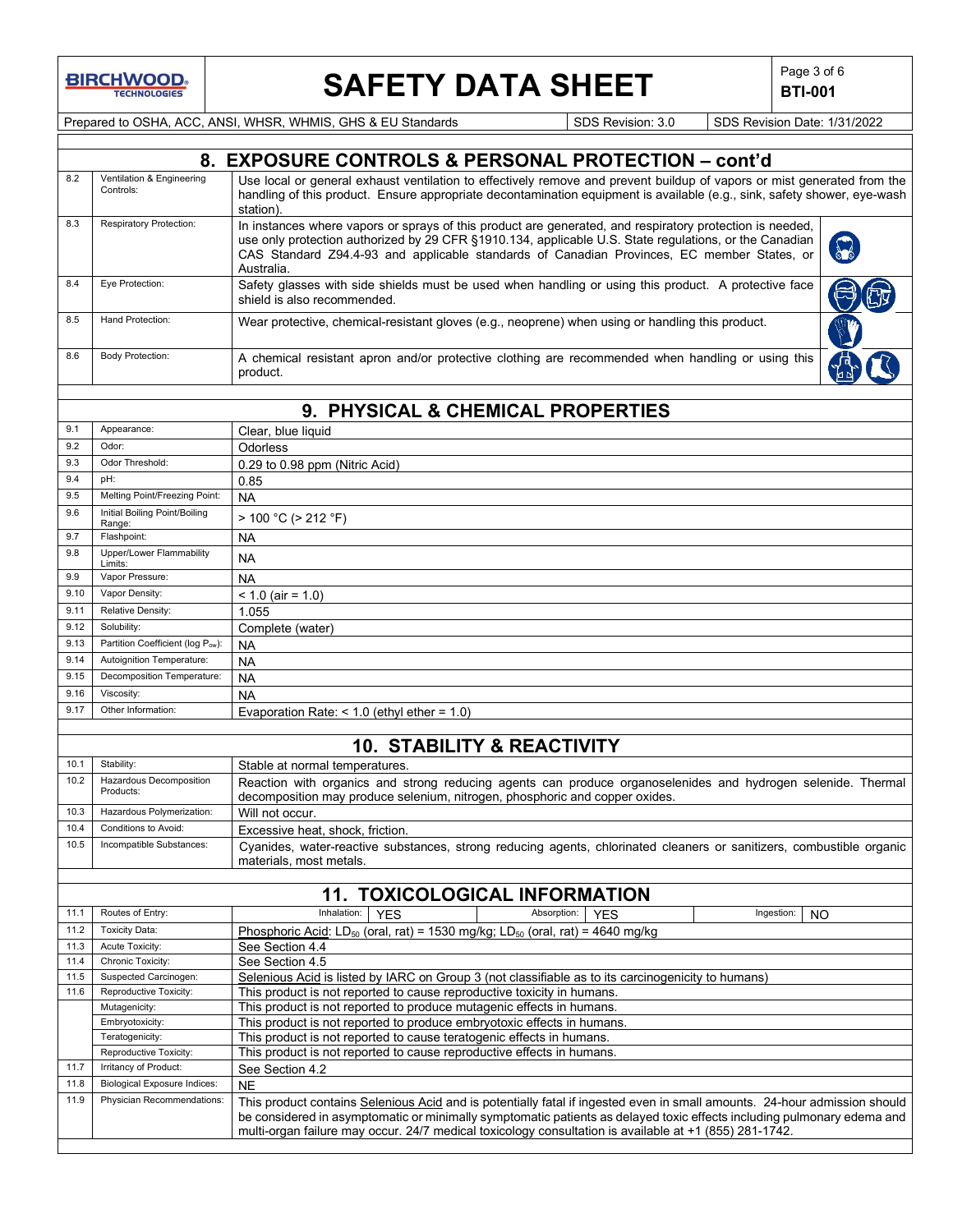**BIRCHWOOD TECHNOLOGIES** 

# **SAFETY DATA SHEET**  $\left|\begin{array}{cc} \text{Page 4 of 6} \\ \text{BTI-001} \end{array}\right|$

**BTI-001**

Prepared to OSHA, ACC, ANSI, WHSR, WHMIS, GHS & EU Standards Superinted Superinted SDS Revision: 3.0 SDS Revision Date: 1/31/2022

|      | <b>12. ECOLOGICAL INFORMATION</b> |                                                                                                                  |  |  |  |  |
|------|-----------------------------------|------------------------------------------------------------------------------------------------------------------|--|--|--|--|
| 12.1 | Environmental Stability:          | There are no specific data available for this product.                                                           |  |  |  |  |
| 12.2 | Effects on Plants & Animals:      | There are no specific data available for this product.                                                           |  |  |  |  |
| 12.3 | Effects on Aquatic Life:          | Very toxic to aquatic life with long lasting effects. Phosphoric Acid: $EC_{50}$ (Daphnia magna, 12h) = 4.6 mg/L |  |  |  |  |
|      |                                   |                                                                                                                  |  |  |  |  |

### **13. DISPOSAL CONSIDERATIONS**

| 13.1 | Waste Disposal:              | Review current local, state and federal laws, codes, statutes and regulations to determine current status and appropriate   |
|------|------------------------------|-----------------------------------------------------------------------------------------------------------------------------|
|      |                              | disposal method for the ingredients listed in Section 2. Any disposal practice must be in compliance with local, state, and |
|      |                              | federal laws and regulations. Contact the appropriate agency for specific information. Treatment, transport, storage and    |
|      |                              | disposal of hazardous waste must be provided by a licensed facility or waste hauler.                                        |
|      | 13.2 Special Considerations: | U.S. EPA Hazardous Waste – Characteristic - Corrosive (D002), Characteristic - Toxic (D010)                                 |

### **14. TRANSPORTATION INFORMATION**

|      | The basic description (ID Number, proper shipping name, hazard class & division, packing group) is shown for each mode of transportation. Additional<br>descriptive information may be required by 49 CFR, IATA/ICAO, IMDG and the CTDGR. |                                                                                                                                              |  |  |  |
|------|-------------------------------------------------------------------------------------------------------------------------------------------------------------------------------------------------------------------------------------------|----------------------------------------------------------------------------------------------------------------------------------------------|--|--|--|
| 14.1 | 49 CFR (GND):                                                                                                                                                                                                                             | UN3264, CORROSIVE LIQUIDS, ACIDIC, INORGANIC, N.O.S. (SELENIOUS ACID,<br>PHOSPHORIC ACID), 8, III, LTD QTY (IP VOL $\leq 5.0$ L)             |  |  |  |
| 14.2 | IATA (AIR):                                                                                                                                                                                                                               | UN3264, CORROSIVE LIQUIDS, ACIDIC, INORGANIC, N.O.S. (SELENIOUS ACID,<br>PHOSPHORIC ACID), 8, III, LTD QTY (IP VOL $\leq 0.5$ L)             |  |  |  |
| 14.3 | IMDG (OCN):                                                                                                                                                                                                                               | UN3264, CORROSIVE LIQUIDS, ACIDIC, INORGANIC, N.O.S. (SELENIOUS ACID,<br>PHOSPHORIC ACID), 8, III, LTD QTY (IP VOL ≤ 5.0 L) MARINE POLLUTANT |  |  |  |
| 14.4 | TDGR (Canadian GND):                                                                                                                                                                                                                      | UN3264, CORROSIVE LIQUIDS, ACIDIC, INORGANIC, N.O.S. (SELENIOUS ACID,<br>PHOSPHORIC ACID), 8, III, LTD QTY (IP VOL $\leq 5.0$ L)             |  |  |  |
| 14.5 | ADR/RID (EU):                                                                                                                                                                                                                             | UN3264, CORROSIVE LIQUIDS, ACIDIC, INORGANIC, N.O.S. (SELENIOUS ACID,<br>PHOSPHORIC ACID), 8, III, LTD QTY (IP VOL $\leq 5.0$ L)             |  |  |  |
| 14.6 | SCT (MEXICO):                                                                                                                                                                                                                             | UN3264, LIQUIDOS, CORROSIVOS, ACIDO, INORGANICO, N.E.P. (ACIDO SELENIO, ACIDO<br>FOSFORICO), 8, III, CANTIDAD LIMITADA (IP VOL $\leq 5.0$ L) |  |  |  |
| 14.7 | ADGR (AUS):                                                                                                                                                                                                                               | UN3264, CORROSIVE LIQUIDS, ACIDIC, INORGANIC, N.O.S. (SELENIOUS ACID,<br>PHOSPHORIC ACID), 8, III, LTD QTY (IP VOL $\leq 5.0$ L)             |  |  |  |

## **15. REGULATORY INFORMATION**

| 15.1 | <b>SARA Reporting Requirements:</b> | This product contains Selenious Acid, Nitric Acid and Phosphoric Acid, substances subject to SARA Title III, section 313<br>reporting requirements.                                                                                                                                                                                                                                                                                                                                                                                                                                                                                                                                                                                                                                                                                                                                                                                                                                                                                                                                                                                                                                                                                                                                                                                                    |
|------|-------------------------------------|--------------------------------------------------------------------------------------------------------------------------------------------------------------------------------------------------------------------------------------------------------------------------------------------------------------------------------------------------------------------------------------------------------------------------------------------------------------------------------------------------------------------------------------------------------------------------------------------------------------------------------------------------------------------------------------------------------------------------------------------------------------------------------------------------------------------------------------------------------------------------------------------------------------------------------------------------------------------------------------------------------------------------------------------------------------------------------------------------------------------------------------------------------------------------------------------------------------------------------------------------------------------------------------------------------------------------------------------------------|
| 15.2 | <b>SARA TPQ:</b>                    | 302 TPQ (Nitric Acid): 1,000 lbs (454 kg)                                                                                                                                                                                                                                                                                                                                                                                                                                                                                                                                                                                                                                                                                                                                                                                                                                                                                                                                                                                                                                                                                                                                                                                                                                                                                                              |
| 15.3 | <b>TSCA Inventory Status:</b>       | The components of this product are listed on the TSCA Inventory.                                                                                                                                                                                                                                                                                                                                                                                                                                                                                                                                                                                                                                                                                                                                                                                                                                                                                                                                                                                                                                                                                                                                                                                                                                                                                       |
| 15.4 | <b>CERCLA Reportable Quantity:</b>  | Selenious Acid: 10 lbs (4.54 kg); Nitric Acid: 1,000 lbs (454 kg); Phosphoric Acid: 5,000 lbs (2,270 kg)                                                                                                                                                                                                                                                                                                                                                                                                                                                                                                                                                                                                                                                                                                                                                                                                                                                                                                                                                                                                                                                                                                                                                                                                                                               |
| 15.5 | Other Federal Requirements:         | <b>NA</b>                                                                                                                                                                                                                                                                                                                                                                                                                                                                                                                                                                                                                                                                                                                                                                                                                                                                                                                                                                                                                                                                                                                                                                                                                                                                                                                                              |
| 15.6 | Other Canadian Regulations:         | This product has been classified according to the hazard criteria of the HPR and the SDS contains<br>all of the information required by the HPR. The components of this product are listed on the<br>DSL/NDSL. None of the components of this product are listed on the Priorities Substances List.<br>WHMIS Class E (Corrosive Material). WHMIS Class D1 (Materials Causing Immediate and Serious<br>Toxic Effects).                                                                                                                                                                                                                                                                                                                                                                                                                                                                                                                                                                                                                                                                                                                                                                                                                                                                                                                                  |
| 15.7 | State Regulatory Information:       | Selenious Acid is found on the following state criteria lists: Florida Toxic Substances List (FL), Massachusetts Hazardous<br>Substances List (MA), Minnesota Hazardous Substances List (MN), Pennsylvania Right-to-Know List (PA), and Wisconsin<br>Hazardous Substances List (WI).<br>Nitric Acid is found on the following state criteria lists: FL, MA, MN, New Jersey Right-to-Know List (NJ), PA, and<br>Washington Permissible Exposures List (WA).<br>Phosphoric Acid is found on the following state criteria lists: FL, MA, MN, PA.<br>No other ingredients in this product, present in a concentration of 1.0% or greater, are listed on any of the following state<br>criteria lists: California Proposition 65 (CA65), Delaware Air Quality Management List (DE), Florida Toxic Substances<br>List (FL), Massachusetts Hazardous Substances List (MA), Michigan Critical Substances List (MI), Minnesota Hazardous<br>Substances List (MN), New Jersey Right-to-Know List (NJ), New York Hazardous Substances List (NY), Pennsylvania<br>Right-to-Know List (PA), Washington Permissible Exposures List (WA), Wisconsin Hazardous Substances List (WI). This<br>product does not contain any chemicals known to the State of California to cause cancer or other reproductive harm. For<br>more information go to www.P65Warnings.ca.gov. |
| 15.8 | Other Requirements:                 | This product is found on the following inventory lists: Australia - AICS, China - IECSC, Europe - ELINCS/EINEC,<br>Japan – ENCS; Korea – KECI; New Zealand – NZIoC; {Philippines – PICCS; USA – TSCA                                                                                                                                                                                                                                                                                                                                                                                                                                                                                                                                                                                                                                                                                                                                                                                                                                                                                                                                                                                                                                                                                                                                                   |
|      |                                     |                                                                                                                                                                                                                                                                                                                                                                                                                                                                                                                                                                                                                                                                                                                                                                                                                                                                                                                                                                                                                                                                                                                                                                                                                                                                                                                                                        |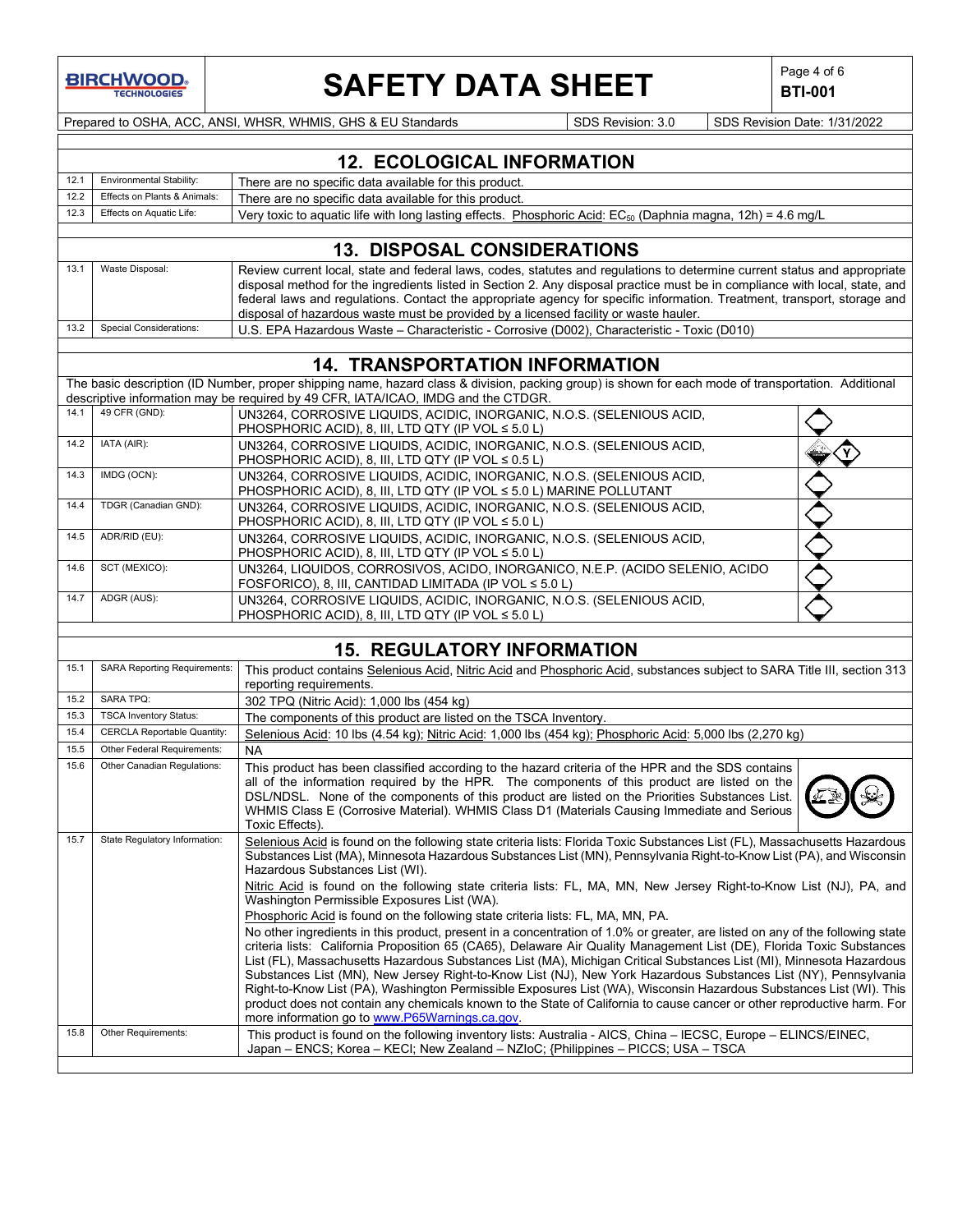# **SAFETY DATA SHEET**  $\left|\begin{array}{c} \text{Page 5 of 6} \\ \text{BIT-001} \end{array}\right|$

**BTI-001**

Prepared to OSHA, ACC, ANSI, WHSR, WHMIS, GHS & EU Standards Superinted SDS Revision: 3.0 SDS Revision Date: 1/31/2022

|      |                      | <b>16. OTHER INFORMATION</b>                                                                                                                                                                                                                                                                                                                                                                                                                                                                                                                                                                                                                                                                                                                             |                                                                                                                                                                                                                                                                                                                                                                                                                                                                                                                                                                                                                                                                                                                                                                                                                                                                                                                                                                                                                                                                                                                                                                   |  |  |  |
|------|----------------------|----------------------------------------------------------------------------------------------------------------------------------------------------------------------------------------------------------------------------------------------------------------------------------------------------------------------------------------------------------------------------------------------------------------------------------------------------------------------------------------------------------------------------------------------------------------------------------------------------------------------------------------------------------------------------------------------------------------------------------------------------------|-------------------------------------------------------------------------------------------------------------------------------------------------------------------------------------------------------------------------------------------------------------------------------------------------------------------------------------------------------------------------------------------------------------------------------------------------------------------------------------------------------------------------------------------------------------------------------------------------------------------------------------------------------------------------------------------------------------------------------------------------------------------------------------------------------------------------------------------------------------------------------------------------------------------------------------------------------------------------------------------------------------------------------------------------------------------------------------------------------------------------------------------------------------------|--|--|--|
| 16.1 | Other Information:   | spillage. KEEP OUT OF REACH OF CHILDREN.                                                                                                                                                                                                                                                                                                                                                                                                                                                                                                                                                                                                                                                                                                                 | DANGER! TOXIC IF SWALLOWED, CAUSE SEVERE SKIN BURNS OR EYE DAMAGE, MAY CAUSE DAMAGE TO<br>ORGANS THROUGH PROLONGED OR REPEATED EXPOSURE. VERY TOXIC TO AQUATIC LIFE WITH LONG<br>LASTING EFFECTS. Obtain, read, and follow all safety instructions before use. Do not breathe<br>dust/mist/fume/vapor/spray. Wash hands and exposed skin areas with soap and warm water thoroughly after handling. Do<br>not eat, drink, or smoke when using this product. Avoid release to the environment. Wear protective gloves/ protective<br>clothing/ eye protection/ face protection. IF SWALLOWED: Rinse mouth. Do NOT induce vomiting. IF ON SKIN: Take off<br>immediately all contaminated clothing. Immediately rinse with water for several minutes. Wash contaminated clothing<br>before reuse. Specific treatment see section 4 (first aid) of this SDS. IF INHALED: Remover person to fresh air and keep<br>comfortable for breathing. IF IN EYES: Rinse with water for several minutes. Remove contact lenses, if present and easy<br>to do. Continue rinsing. Get emergency help immediately. Specific treatment see section 4 (first aid) of this SDS. Collect |  |  |  |
| 16.2 | Terms & Definitions: | See last page of this Safety Data Sheet.                                                                                                                                                                                                                                                                                                                                                                                                                                                                                                                                                                                                                                                                                                                 |                                                                                                                                                                                                                                                                                                                                                                                                                                                                                                                                                                                                                                                                                                                                                                                                                                                                                                                                                                                                                                                                                                                                                                   |  |  |  |
| 16.3 | Disclaimer:          | This Safety Data Sheet is offered pursuant to OSHA's Hazard Communication Standard, 29 CFR §1910.1200. Other<br>government regulations must be reviewed for applicability to this product. To the best of ShipMate's & Birchwood<br>Technologies' knowledge, the information contained herein is reliable and accurate as of this date; however, accuracy,<br>suitability or completeness is not guaranteed and no warranties of any type, either expressed or implied, are provided.<br>The information contained herein relates only to the specific product(s). If this product(s) is combined with other materials,<br>all component properties must be considered. Data may be changed from time to time. Be sure to consult the latest<br>edition. |                                                                                                                                                                                                                                                                                                                                                                                                                                                                                                                                                                                                                                                                                                                                                                                                                                                                                                                                                                                                                                                                                                                                                                   |  |  |  |
| 16.4 | Prepared for:        | <b>Birchwood Technologies</b><br>7900 Fuller Road<br>Eden Prairie, MN 55344 USA<br>Tel: +1 (952) 937-7900<br>Fax: +1 (952) 937-7979<br>http://www.birchwoodtechnologies.com                                                                                                                                                                                                                                                                                                                                                                                                                                                                                                                                                                              | <b>BIRCHWOOD</b><br><b>TECHNOLOGIES</b>                                                                                                                                                                                                                                                                                                                                                                                                                                                                                                                                                                                                                                                                                                                                                                                                                                                                                                                                                                                                                                                                                                                           |  |  |  |
| 16.5 | Prepared by:         | ShipMate, Inc.<br>P.O. Box 787<br>Sisters, Oregon 97759-0787 USA<br>Tel: +1 (310) 370-3600<br>Fax: +1 (310) 370-5700<br>http://www.shipmate.com                                                                                                                                                                                                                                                                                                                                                                                                                                                                                                                                                                                                          | )angerous Goods<br>Training & Consulting                                                                                                                                                                                                                                                                                                                                                                                                                                                                                                                                                                                                                                                                                                                                                                                                                                                                                                                                                                                                                                                                                                                          |  |  |  |